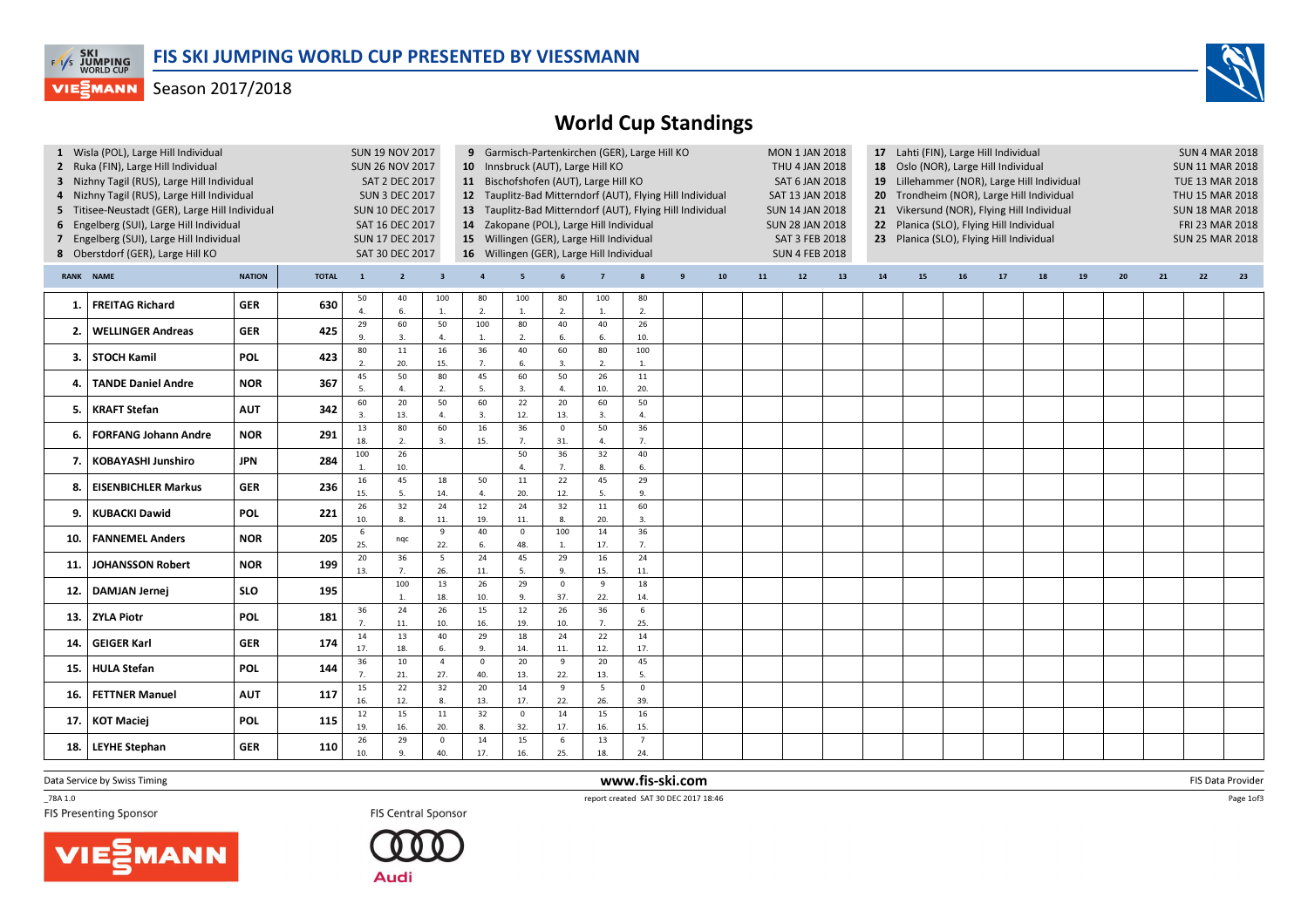

**VIESMANN** Season 2017/2018

World Cup Standings

|       | <b>RANK NAME</b>             | <b>NATION</b> | <b>TOTAL</b> | $\mathbf{1}$           | $\overline{2}$                 | $\overline{\mathbf{3}}$ | $\overline{4}$                 | 5                       | 6                     | $\overline{7}$        | 8                              | -9 | 10 | 11 | 12 | 13 | 14 | 15 | 16 | 17 | 18 | 19 | 20 | 21 | 22 | 23 |
|-------|------------------------------|---------------|--------------|------------------------|--------------------------------|-------------------------|--------------------------------|-------------------------|-----------------------|-----------------------|--------------------------------|----|----|----|----|----|----|----|----|----|----|----|----|----|----|----|
| 19.   | <b>AMMANN Simon</b>          | SUI           | 109          | $\mathbf 0$<br>34.     | 12<br>19.                      | 15<br>16.               | 22<br>12.                      | 5<br>26.                | 18<br>14.             | 24<br>11.             | 13<br>18.                      |    |    |    |    |    |    |    |    |    |    |    |    |    |    |    |
| 20.   | <b>GRANERUD Halvor Egner</b> | <b>NOR</b>    | 94           | -7                     | 9                              | $\overline{0}$          | 13                             | $\,0\,$                 | 45                    | 12                    | 8                              |    |    |    |    |    |    |    |    |    |    |    |    |    |    |    |
|       |                              |               |              | 24.                    | 22.<br>8                       | 33.<br>20               | 18.<br>$\mathbf 0$             | 37.<br>16               | 5.<br>15              | 19.<br>18             | 23.<br>$\overline{0}$          |    |    |    |    |    |    |    |    |    |    |    |    |    |    |    |
| 21.   | <b>PREVC Peter</b>           | <b>SLO</b>    | 88           | 11<br>20.              | 23.                            | 13.                     | 40.                            | 15.                     | 16.                   | 14.                   | 41.                            |    |    |    |    |    |    |    |    |    |    |    |    |    |    |    |
| 22.   | <b>STJERNEN Andreas</b>      | <b>NOR</b>    | 87           | 18                     | $\mathbf{0}$                   | 8                       | 18                             | $\overline{2}$          | 12                    | 29                    | $\overline{0}$                 |    |    |    |    |    |    |    |    |    |    |    |    |    |    |    |
|       |                              |               |              | 14.<br>22              | 31.<br>18                      | 23.<br>14               | 14.<br>$\overline{7}$          | 29.<br>$\overline{7}$   | 19.<br>$\overline{4}$ | 9.<br>$\mathbf 0$     | 31.<br>$\overline{0}$          |    |    |    |    |    |    |    |    |    |    |    |    |    |    |    |
| 23.   | <b>PASCHKE Pius</b>          | <b>GER</b>    | 72           | 12.                    | 14.                            | 17.                     | 24.                            | 24.                     | 27.                   | 35.                   | 35.                            |    |    |    |    |    |    |    |    |    |    |    |    |    |    |    |
| 24.   | <b>SEMENIC Anze</b>          | <b>SLO</b>    | 71           | $\mathbf 0$<br>48.     | 14<br>17.                      | 29<br>9.                | 10<br>21.                      | 13<br>18.               | 5<br>26.              | $\mathbf{0}$<br>31.   | $\overline{0}$<br>42.          |    |    |    |    |    |    |    |    |    |    |    |    |    |    |    |
| 25.   | <b>HUBER Daniel</b>          | <b>AUT</b>    | 60           | 40                     |                                | $\overline{2}$          | $\mathbf 0$                    | $\overline{\mathbf{3}}$ | 13                    | $\overline{2}$        | ijc                            |    |    |    |    |    |    |    |    |    |    |    |    |    |    |    |
|       |                              |               |              | 6.                     | nqc<br>16                      | 29.                     | 45.                            | 28.<br>$_{\rm 8}$       | 18.<br>11             | 29.<br>8              | 10                             |    |    |    |    |    |    |    |    |    |    |    |    |    |    |    |
| 26.   | <b>TAKEUCHI Taku</b>         | <b>JPN</b>    | 53           | ngc                    | 15.                            |                         |                                | 23.                     | 20.                   | 23.                   | 21.                            |    |    |    |    |    |    |    |    |    |    |    |    |    |    |    |
|       | 27. DESCHWANDEN Gregor       | SUI           | 52           | ngc                    | $\mathbf{0}$<br>35.            | 36<br>7.                | $\overline{\mathbf{3}}$<br>28. | $\overline{4}$<br>27.   | $\mathbf{0}$<br>38.   | $\overline{0}$<br>36. | 9<br>22.                       |    |    |    |    |    |    |    |    |    |    |    |    |    |    |    |
| 28.   | ZAJC Timi                    | <b>SLO</b>    | 43           | ijc                    |                                | 22                      | 9                              | nqc                     | $\overline{7}$        | nqc                   | 5                              |    |    |    |    |    |    |    |    |    |    |    |    |    |    |    |
|       |                              |               |              | $\mathbf{1}$           | 6                              | 12.<br>12               | 22.<br>$\mathbf 0$             |                         | 24.<br>16             | $\overline{4}$        | 26.<br>$\overline{4}$          |    |    |    |    |    |    |    |    |    |    |    |    |    |    |    |
| 28.   | <b>HAYBOECK Michael</b>      | <b>AUT</b>    | 43           | 30.                    | 25.                            | 19.                     | 35.                            |                         | 15.                   | 27.                   | 27.                            |    |    |    |    |    |    |    |    |    |    |    |    |    |    |    |
| 28.   | <b>BARTOL Tilen</b>          | <b>SLO</b>    | 43           | 10                     | $\overline{2}$                 | $\overline{0}$          | 6                              | $\mathbf 0$             | $\mathbf 0$           | 10                    | 15                             |    |    |    |    |    |    |    |    |    |    |    |    |    |    |    |
|       |                              |               |              | 21.<br>9               | 29.<br>$\overline{4}$          | 35.<br>$\overline{7}$   | 25.<br>11                      | 36.<br>$\overline{0}$   | 36.<br>10             | 21.<br>$\overline{0}$ | 16.<br>$\overline{0}$          |    |    |    |    |    |    |    |    |    |    |    |    |    |    |    |
| 31.   | <b>AIGNER Clemens</b>        | <b>AUT</b>    | 41           | 22.                    | 27.                            | 24.                     | 20.                            | 40.                     | 21.                   | 40.                   | 36.                            |    |    |    |    |    |    |    |    |    |    |    |    |    |    |    |
| 32.   | <b>SCHMID Constantin</b>     | <b>GER</b>    | 35           |                        |                                |                         |                                | 32<br>8.                | $\mathbf{0}$<br>33.   | nqc                   | $\overline{\mathbf{3}}$<br>28. |    |    |    |    |    |    |    |    |    |    |    |    |    |    |    |
| 33.   | SCHLIERENZAUER Gregor        | <b>AUT</b>    | 29           |                        |                                |                         |                                | 9                       | $\mathbf{0}$          | $\overline{0}$        | 20                             |    |    |    |    |    |    |    |    |    |    |    |    |    |    |    |
|       |                              |               |              |                        |                                |                         |                                | 22.<br>$\overline{0}$   | 46.                   | 34.                   | 13.                            |    |    |    |    |    |    |    |    |    |    |    |    |    |    |    |
| 34.   | <b>KOBAYASHI Ryoyu</b>       | <b>JPN</b>    | 27           | $5\overline{5}$<br>26. | ngc                            |                         |                                | 49.                     | nqc                   | ijc                   | 22<br>12.                      |    |    |    |    |    |    |    |    |    |    |    |    |    |    |    |
| 35.   | <b>KASAI Noriaki</b>         | <b>JPN</b>    | 26           | $\mathbf{0}$<br>31.    | nqc                            |                         |                                | 26<br>10.               | $\mathbf{0}$<br>42.   | $\overline{0}$<br>48. | $\mathbf 0$<br>46.             |    |    |    |    |    |    |    |    |    |    |    |    |    |    |    |
| 36.   | <b>KORNILOV Denis</b>        | <b>RUS</b>    | 24           | ngc                    | $7\overline{ }$                | 6                       | $\mathbf 0$                    | 10                      | 1                     | $\mathbf{0}$          | nqc                            |    |    |    |    |    |    |    |    |    |    |    |    |    |    |    |
|       |                              |               |              | $\overline{4}$         | 24.<br>$\overline{\mathbf{3}}$ | 25.<br>$\overline{0}$   | 33.<br>8                       | 21.<br>$\overline{0}$   | 30.<br>$\mathbf{0}$   | 42.<br>6              |                                |    |    |    |    |    |    |    |    |    |    |    |    |    |    |    |
| 37.   | <b>POPPINGER Manuel</b>      | <b>AUT</b>    | 21           | 27.                    | 28.                            | 31.                     | 23.                            | 39.                     | 39.                   | 25.                   |                                |    |    |    |    |    |    |    |    |    |    |    |    |    |    |    |
| 38.   | <b>WOLNY Jakub</b>           | POL           | 15           | $\mathbf 0$<br>32.     | 1<br>30.                       | <sup>1</sup><br>30.     | 5<br>26.                       | <sup>1</sup><br>30.     | $\mathbf 0$<br>34.    | $7^{\circ}$<br>24.    | nqc                            |    |    |    |    |    |    |    |    |    |    |    |    |    |    |    |
| 39.   | JELAR Ziga                   | <b>SLO</b>    | 12           |                        |                                |                         |                                |                         |                       |                       | 12<br>19.                      |    |    |    |    |    |    |    |    |    |    |    |    |    |    |    |
|       |                              |               |              |                        | $\overline{0}$                 | 10                      | $\overline{2}$                 |                         | $\mathbf 0$           |                       |                                |    |    |    |    |    |    |    |    |    |    |    |    |    |    |    |
| 39. l | <b>RHOADS William</b>        | <b>USA</b>    | 12           |                        | 47.                            | 21.                     | 29.                            | nqc                     | 48.                   | nqc                   |                                |    |    |    |    |    |    |    |    |    |    |    |    |    |    |    |

Data Service by Swiss Timing

\_78A 1.0

VIESMANN



 www.fis-ski.comTES Central Sponsor FIS Central Sponsor FIS Central Sponsor FIS Central Sponsor FIS Presenting Sponsor

m FIS Data Provider<br>Table

Page 2of3